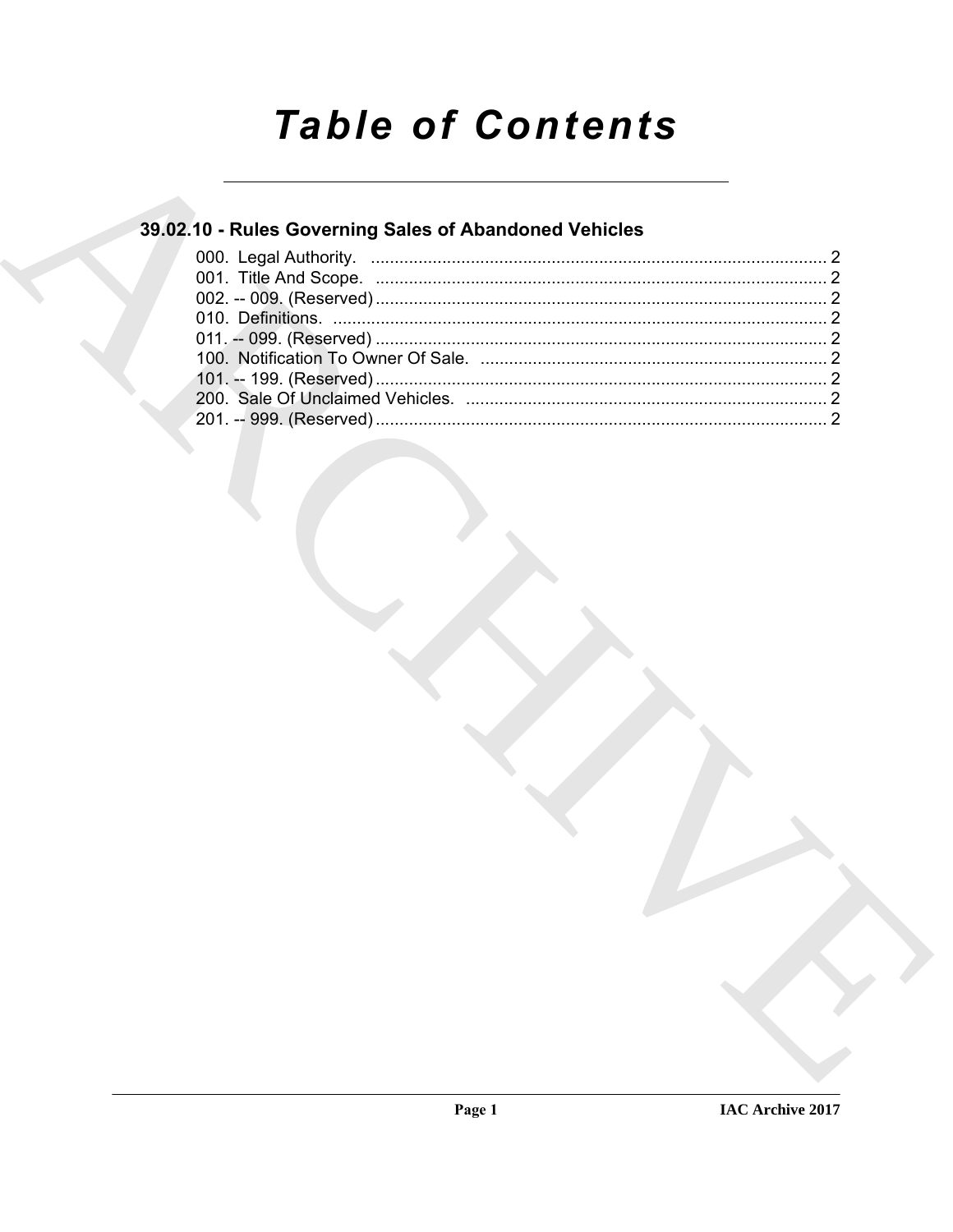#### **IDAPA 39 TITLE 02 CHAPTER 10**

### **39.02.10 - RULES GOVERNING SALES OF ABANDONED VEHICLES**

#### <span id="page-1-1"></span><span id="page-1-0"></span>**000. LEGAL AUTHORITY.**

This rule is adopted under the authority of Sections 49-1810 and 49-1811, Idaho Code. (12-26-90)

#### <span id="page-1-2"></span>**001. TITLE AND SCOPE.**

It is the purpose of this rule to clarify who shall provide notice of sale of abandoned vehicles and conduct the sale of abandoned vehicles. (12-26-90) abandoned vehicles.

#### <span id="page-1-3"></span>**002. -- 009. (RESERVED)**

#### <span id="page-1-10"></span><span id="page-1-4"></span>**010. DEFINITIONS.**

Words and phrases used herein have the same meaning as provided in Chapter 1, Title 49, Idaho Code unless otherwise specified. (12-26-90) otherwise specified.

<span id="page-1-11"></span>**01. Abandoned Vehicle**. Any vehicle observed by an authorized officer or reported by a member of the public to have been left within the limits of any highway or upon the property of another without the consent of the property owner for a period of twenty-four (24) hours or longer. (12-26-90) property owner for a period of twenty-four  $(24)$  hours or longer.

<span id="page-1-12"></span>**02. Appropriate Governmental Entity**. The agency or organization employing the authorized officers who take an abandoned vehicle into custody or direct a vehicle to be stored or towed. (12-26-90)

#### <span id="page-1-5"></span>**011. -- 099. (RESERVED)**

#### <span id="page-1-13"></span><span id="page-1-6"></span>**100. NOTIFICATION TO OWNER OF SALE.**

**39.82.10 - RULES GOVERNING SALES OF ABANDONED VEHICLES**<br> **ARCHIVES CONSUMERATES**<br> **ARCHIVES CONSUMERATES**<br> **ARCHIVES CONSUMERATES**<br> **ARCHIVES CONSUMERATES**<br> **ARCHIVES CONSUMERATES**<br> **ARCHIVES CONSUMERATES**<br> **ARCHIVES CON** The notification of sale to the owner or lien holder of an abandoned vehicle shall, on request of the possessory lien holder, be performed by the appropriate governmental entity. Notification shall include a copy of the notice of sale to be served on the owner and lien holder if known by certified or registered mail or newspaper advertisement. The above procedure may also be initiated by the appropriate governmental entity without prior request. (12-26-90) above procedure may also be initiated by the appropriate governmental entity without prior request.

#### <span id="page-1-7"></span>**101. -- 199. (RESERVED)**

#### <span id="page-1-14"></span><span id="page-1-8"></span>**200. SALE OF UNCLAIMED VEHICLES.**

Abandoned vehicles not claimed before the day of sale shall be sold by the appropriate governmental entity. This regulation shall not prevent governmental entities from entering into agreements with other governmental entities to conduct sales. (12-26-90)

<span id="page-1-9"></span>**201. -- 999. (RESERVED)**